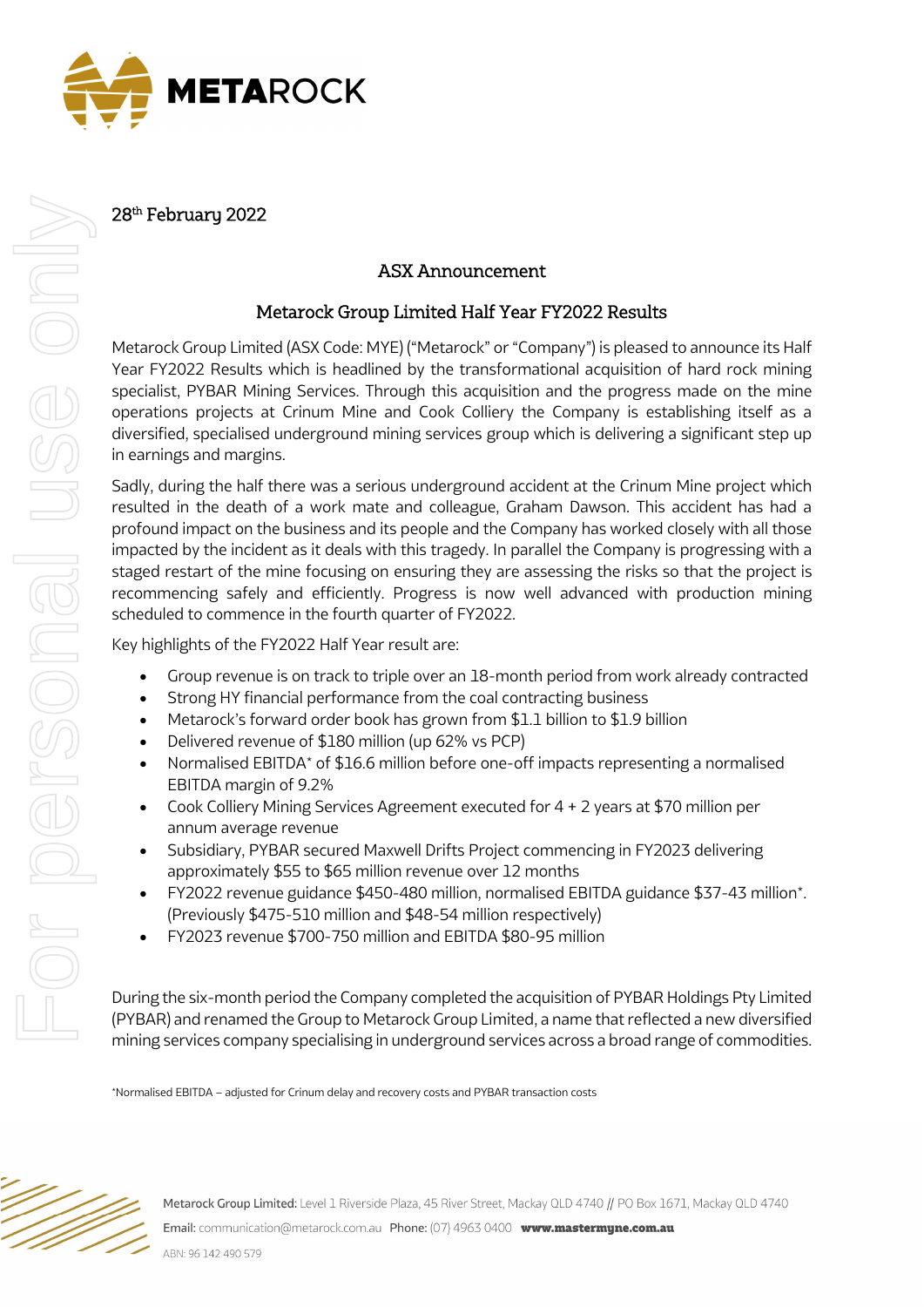

The PYBAR business is highly complementary with MYE's core business of underground mining and expedites the Company's diversification strategy giving Metarock exposure to a broad suite of commodities with immediate scale and a national footprint. The acquisition comes with a workforce of 1,100+ highly skilled hard-rock employees and an order book of high-quality projects giving the Company a strong east coast presence and long-term relationships with Tier 1 clients such as Glencore (Mt Isa) and Newcrest (Cadia).

As part of the Metarock Group, accessing the resources of a public company PYBAR is now positioned to fully exploit its growth potential. Clients are overcoming hesitation in dealing with a private company and this is enabling access to larger, longer term contracts with Tier 1 clients as recently evidenced in the Malabar contract win, a major vote of confidence in the new larger business.

On completion of the acquisition the Company assumed \$50 million of equipment finance for a fleet of specialised late model hard-rock equipment. This fleet of equipment includes raise bore equipment and gives the Company a material point of differentiation when tendering on new work. The equipment finance is backed by the Original Equipment Manufacturer (OEM) and the fleet is hired directly to clients through the projects. Post the acquisition the Company undertook an independent equipment valuation which has resulted in an increase in fleet value from \$56 million to \$69 million.

Through this acquisition the Group has a significantly larger addressable underground market with a strong pipeline underpinned by unprecedented strength in the underlying global fundamentals of hard rock minerals.

In addition to the PYBAR acquisition, the Company has materially progressed its Mine Operations strategy. Operating mines in its own right opens up a significant new market which is continuing to grow as coal assets change hands from tier1 owners to junior miners and investment groups that don't have the capability to operate the assets. The Mine Operations division delivers long term, repeatable revenue and importantly will underpin an overall margin uplift across the business.

Whilst capital intensity is increased at start up stage, this initial capital commitment sustains long term increased returns, is equipment backed and underwritten through the contracts. FY2022 will see the peak of the capital investment for the Crinum and Cook mine operations with capex falling away sharply in FY2023 replaced by strong operating cash flow from these operations. The operating cash flow supports the focused repayment of debt with the Company forecasting gearing ratios to return below 1X EBITDA by the end of FY2023.

The Crinum incident impacted the Group results by  $\sim$ \$7m for the six-month period which was a direct result of the 20-week delay and associated costs for recovery. The schedule now has first coal being delivered in the 4th quarter of FY2022 and progressively ramping up to full operations (three panels) by the 1st quarter of FY2023. Work completed over the half has been done with the full approval of the industry regulator giving the Company confidence that there will be no further delays in reaching the first production coal milestone.

The fall of ground event occurred close to the surface, impacting a small localised area in the access tunnels to the underground mining areas. The stability of the underground mining area is not subjected to the same geological conditions that caused the fall in the access tunnels and with this the Company has full confidence in achieving the mining productivities in the underground mining areas. The Company is making decisions that will accelerate the ramp up to full production by accelerating investment in mining equipment to recover the schedule. The current workforce stands

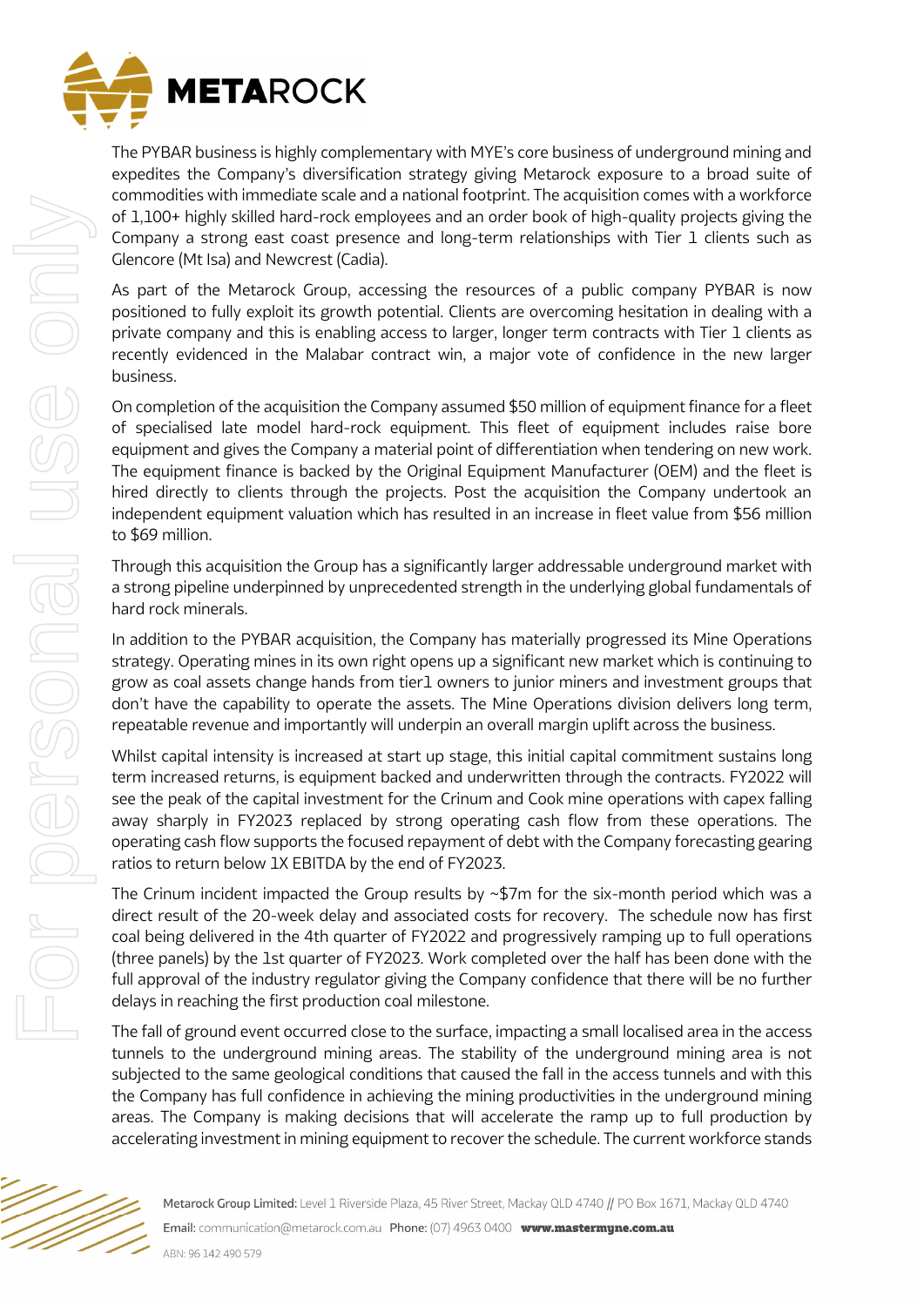

at 71, and will progressively ramp up over the next 6 months to a total of 180 people. The procurement and overhaul of key mining equipment remains on time to meet the schedule.

Cook has also progressed substantially, with the mining services agreement for  $4 + 2$ -year term under a direct cost contract model executed early in second half. All infrastructure has been recommissioned and underground mining has commenced. The project currently has a workforce of 60 and will progressively ramp up over the next 6 months to 198 people. Production machines are purpose built bord and pillar miners specifically suited to the Cook coal seam and mining methodology.

The execution of this second Mine Operations contract underpins a significant step up in earnings and profit which will start to flow through in H2 FY2022 culminating in FY2023.

## **Outlook**

For personal use only

For personal use onn

The Company believes commodity prices will remain at attractive levels which will see mining services contractors continue to benefit from strong resource sector tailwinds. Pre-production exposed mining services (Drilling, Engineering, Construction) are currently experiencing strong results and production exposed businesses like the Metarock Group will continue to benefit from this current development activity. The Company believes it is early in the commodity cycle, particularly regarding "New Energy" materials. The total number of committed projects has grown sharply in recent years and many of them are related to gold, base, and other commodities. This is further supported by exploration activity, a strong leading indicator of project development, and exploration expenditure and metres drilled have recently climbed to decade highs.

This supports the PYBAR acquisition which has a strong growth outlook as the Australian underground hard rock sector invests heavily in forward facing commodities such as copper, nickel and zinc. The sector is underpinned by unprecedented strength in the long-term global fundamentals of hard rock minerals.

Alongside the strong outlook for commodities is the continuation of changing ownership of coal assets with many new owners opting to outsource underground operating capability. This creates a niche for contract miners who bring specialised services to unlock the value of these investments. The Company believes the outlook for its mine operations in coal is further supported by the difficulty with greenfield project approvals, meaning more reliance on brownfield development to meet market demand and with this, smaller remanent underground opportunities lend themselves to Contract miners with expertise and equipment to extract product utilising board and pillar mining methods. Mastermyne is one of a very small number of contract operators who can supply this service and this has seen the Company successfully execute two contracts in this area with further projects in varying stages of development.

The Group's order book currently stands at \$1.9 billion with \$245 million to be delivered 2H FY2022. 83% of the FY2023 revenue is under contract with \$1.1 billion of order book revenue remaining post FY2023. The tendering pipeline currently stands at over \$2.0 billion with Coal Contracting contributing \$0.6 billion, Mine Operations \$1.0 billion and Hard Rock Contracting \$0.4 billion.

FY2022 guidance has been revised down due to the impact of the Crinum Mine accident and the early softer transitional performance from the PYBAR business. Revised FY2022 revenue guidance has been set at \$450-480 million with normalised EBITDA guidance of \$37-43 million. Previous guidance was \$475-510 million and \$48-54 million respectively.